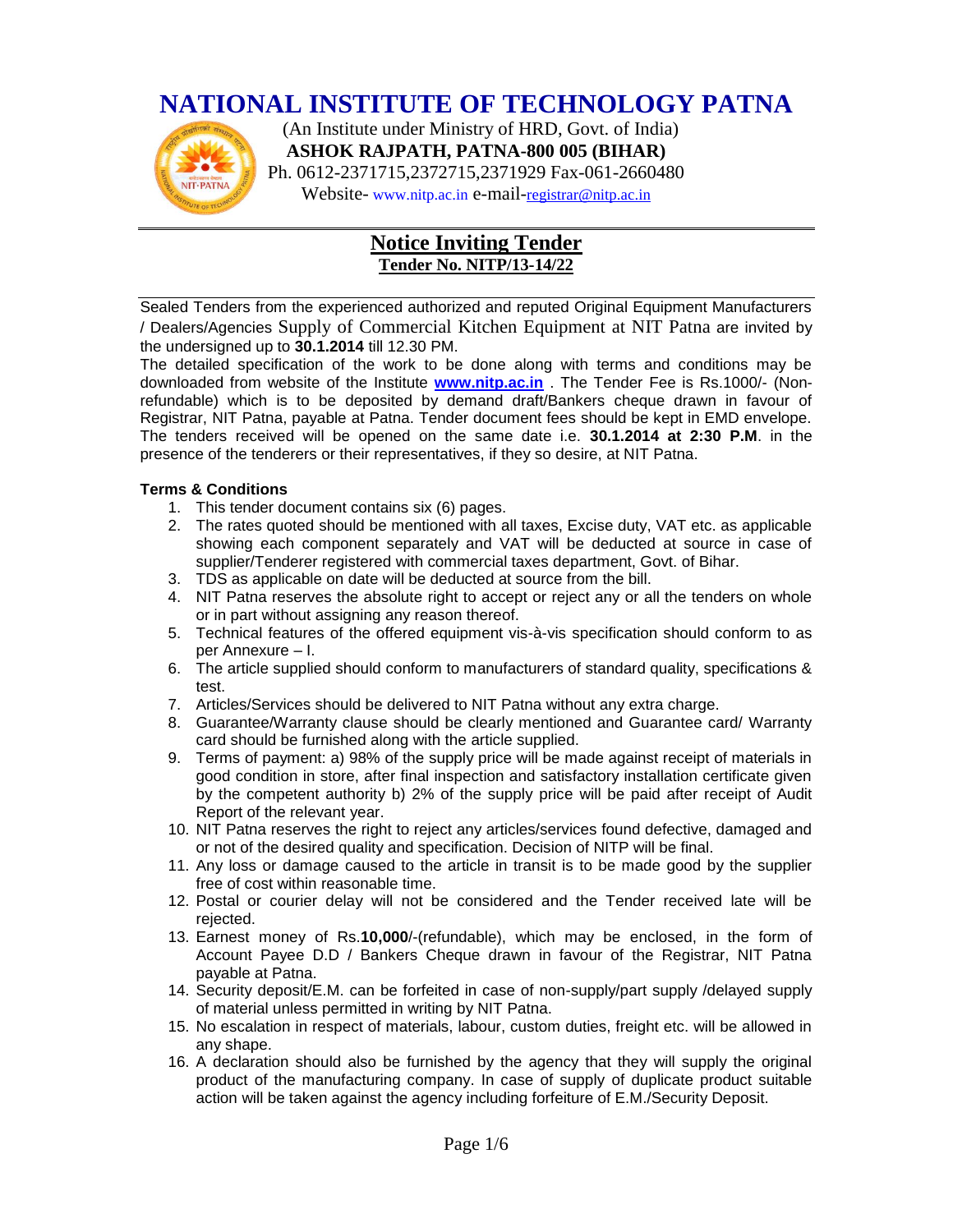- 17. The bid document/resultant contract will be interpreted under Indian Laws and subject to the jurisdiction of courts in Patna only.
- 18. The bids shall be submitted in three parts, viz. i) EMD should be in the form of Account payee Demand Draft / Bankers' Cheque in favour of Registrar, NIT Patna payable at Patna alongwith tender fee of tender paper downloaded from website of the institute, ii) Technical bid and iii) Financial bid. Technical bid should contain papers regarding registration of the firm, Balance sheet for last 3 years, proof of registration of VAT/CST, copy of I.T and PAN.

**Terms & conditions:** Financial bid should contain duly filled up **Annexure- I**, indicating installation charges, duties & taxes as applicable separately. The above three bids may be sealed by the bidder in separate cover duly super-scribed EMD, Technical bid and Financial bid respectively and all three sealed covers are to be put in a bigger cover which should also be sealed and duly super-scribed. "Bid for Supply of Commercial Kitchen Equipment at NIT Patna vide Tender No. NITP/13-14/22. A bidder who submits more than one bid shall be disqualified.

 **Registrar**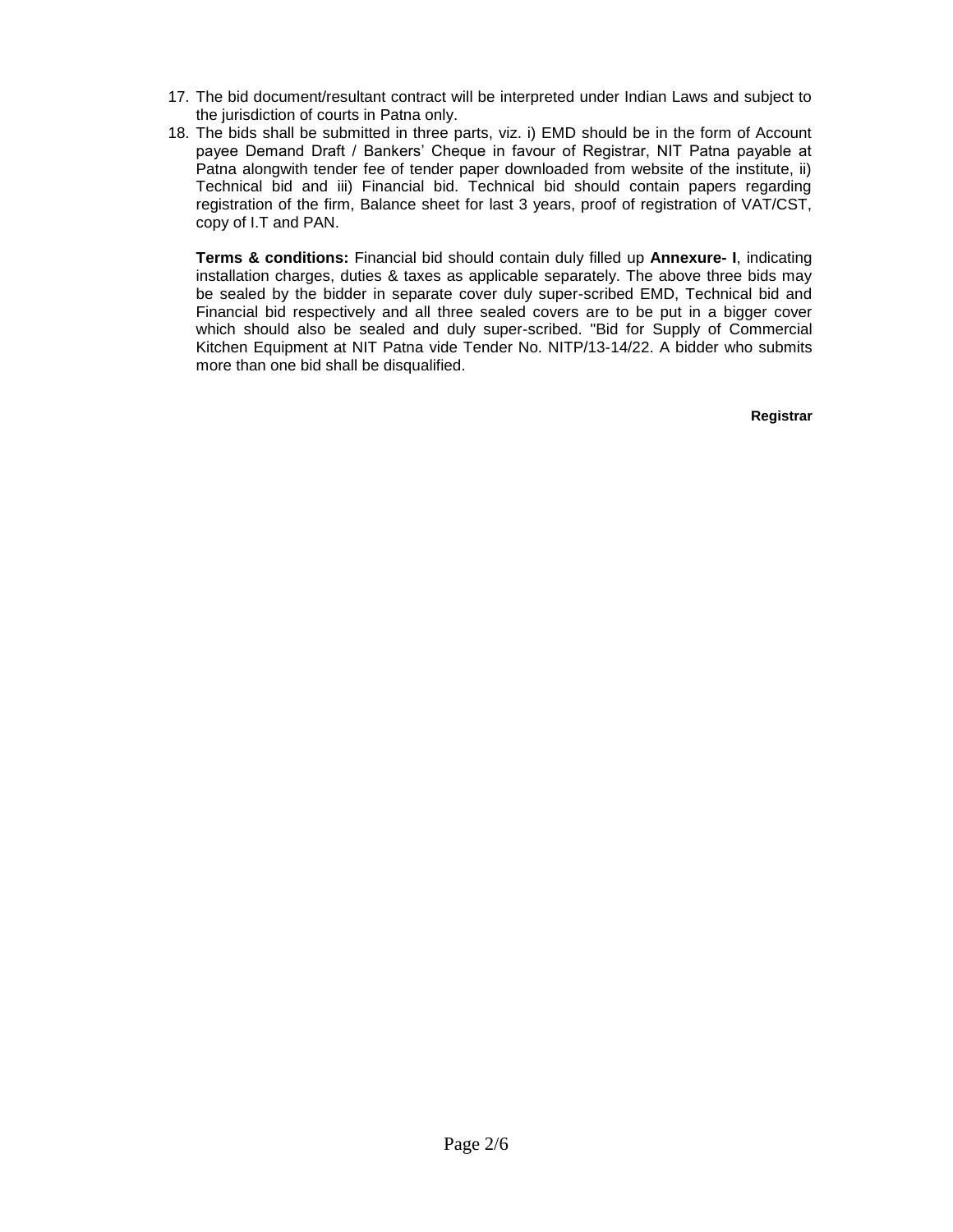# **NATIONAL INSTITUTE OF TECHNOLOGY PATNA**



 (An Institute under Ministry of HRD, Govt. of India) **ASHOK RAJPATH, PATNA-800 005 (BIHAR)** Ph. 0612-2371715,2372715,2371929 Fax-061-2660480 Website- www.nitp.ac.in e-mail-[registrar@nitp.ac.in](mailto:registrar@nitp.ac.in)

## **BID DOCUMENT BID DOCUMENT FOR SUPPLY OF COMMERCIAL KITCHEN EQUIPMENT AT NIT PATNA Tender No. NITP/13-14/22**

#### **1. Instructions to the bidders**

- 1.1 Sealed bids are invited on behalf of the Director, National Institute of Technology Patna – 800005, Bihar, for Supply of Commercial Kitchen Equipment at NIT Patna as detailed in the Annexure I.
- 1.2 The bidders should quote their offer/rates in clear terms without ambiguity.
- 1.3 The rates should be quoted both in figures and words and legibly written without any over-writings. In case of any correction, the same must be attested by the bidder with full signature; however, no over-writing is permissible.
- 1.4 In case of any discrepancy between the rates in figures and that in words, the rate in words will be accepted as correct.
- 1.5 The last date for receipt of the bid is marked in the tender document. In case the above date is declared a holiday for NIT Patna, then the bids will be received up to the given time on the next working day.
- 1.6 The bids may be sent by registered post/speed post/courier service/by hand so as to reach the Registrar, NIT Patna before/on the last date & time of receipt.
- 1.7 Bids received after the deadline of receipt indicated in para 1.5 above, shall not be taken in to consideration.
- 1.8 The bids shall be submitted in three parts, viz. i) EMD should be in the form of Account payee Demand Draft / Bankers' Cheque in favour of Registrar, NIT Patna payable at Patna alongwith tender fee of tender paper downloaded from website of the institute, ii) Technical bid and iii) Financial bid. Technical bid should contain papers regarding registration of the firm, Balance sheet for last 3 years, proof of registration of VAT/CST, copy of I.T, PAN.

**Terms & conditions**: Financial bid should contain duly filled up **Annexure- I**, indicating installation charges, duties & taxes as applicable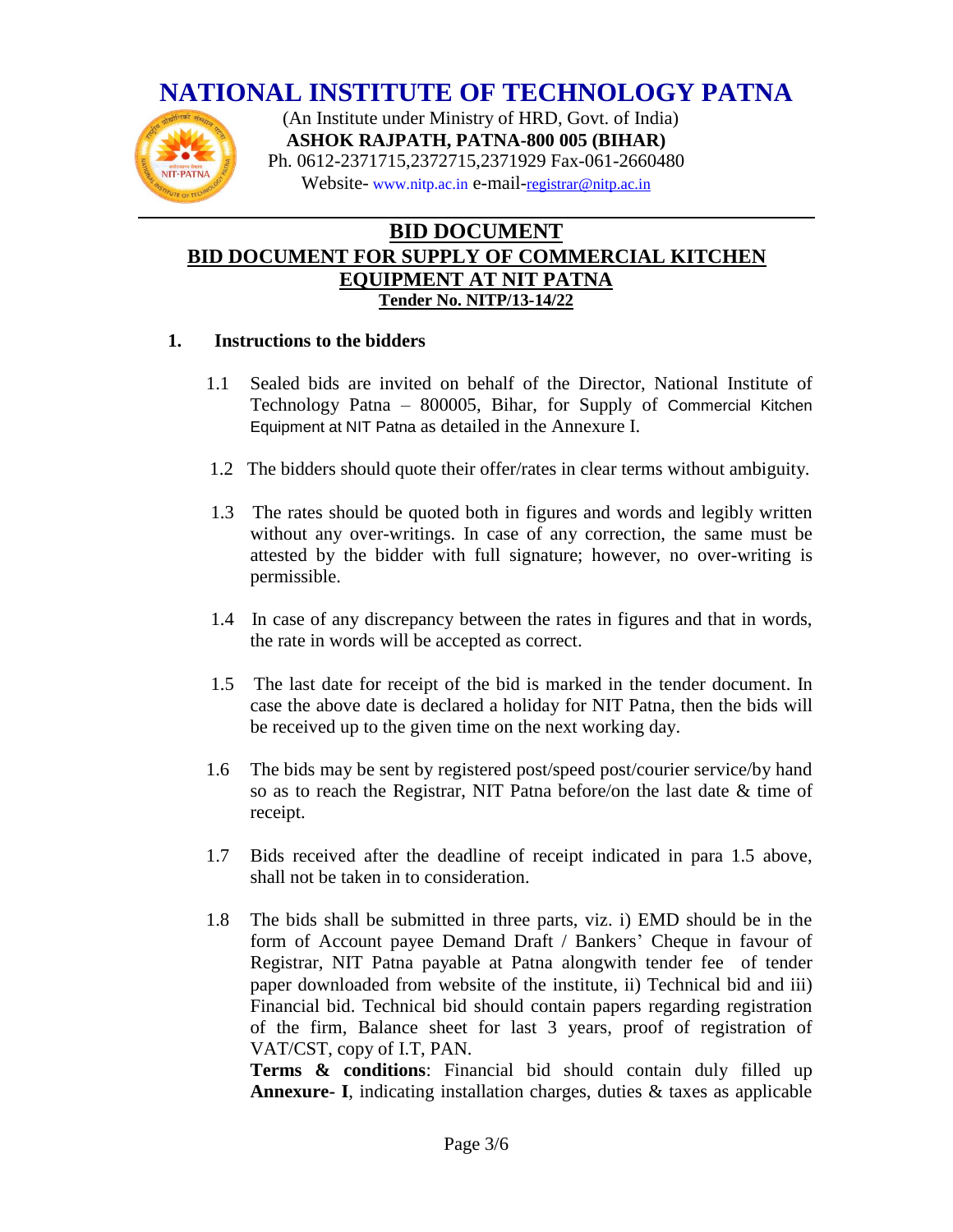separately. The above three bids may be sealed by the bidder in separate cover duly super-scribed EMD, Technical bid and Financial bid respectively and all three sealed covers are to be put in a bigger cover which should also be sealed and duly super-scribed. 'Bid for Commercial Kitchen Equipment at NIT Patna vide Tender No. NITP/13-14/22. A bidder who submits more than one bid shall be disqualified.

- 1.9 The cover containing the bid must be sealed and super-scribed as "Supply of Commercial Kitchen Equipment at NIT Patna" vide Tender No. NITP/13- 14/22.
- 1.10 The bids shall be opened in the chamber of Chairman's, Purchase Committee on the date and time given in the tender document. The bidders may attend themselves the bid opening meeting or may send their authorized representative to attend the bid opening meeting, if they so desire. In the event of the above bid opening date being declared holiday for the NIT Patna, the bids will be opened at the specified time and place on the next working day.
- 1.11 The bidder has to sign in full at all pages of the bidding document.
- 1.12 Technical features of the offered equipment vis-à-vis specification must be as per Annexure – I.

### **2. Conditions of the bid**

- 2.1 The rates quoted should preferably be net, with all taxes and duties, packing, forwarding, freight, Insurance and all other incidental charges indicating separately.
- 2.2 Supply must be completed within 30 days from the date of award of the work to the successful bidder.
- 2.3 The goods offered should strictly conform to the specification and technical details as per annexure – I.
- 2.5 The bid is to be accompanied with "Bid Security" (Earnest Money) amounting Rs.10,000/- as stated in the Tender Document, which may be enclosed, in the form of Account Payee Demand Draft / Bankers' Cheque. The bid security shall be in favour of the Registrar NIT Patna. The bid security may be forfeited, if the successful bidder does not finish the awarded work within 30 days from the award of work.
- 2.6 Payment: 98% of supply price will be made against receipt of materials in good condition in store, after final inspection & satisfactory installation certificate given by the competent authority b) 2% of the supply price will be paid after receipt of Audit Report of the relevant year.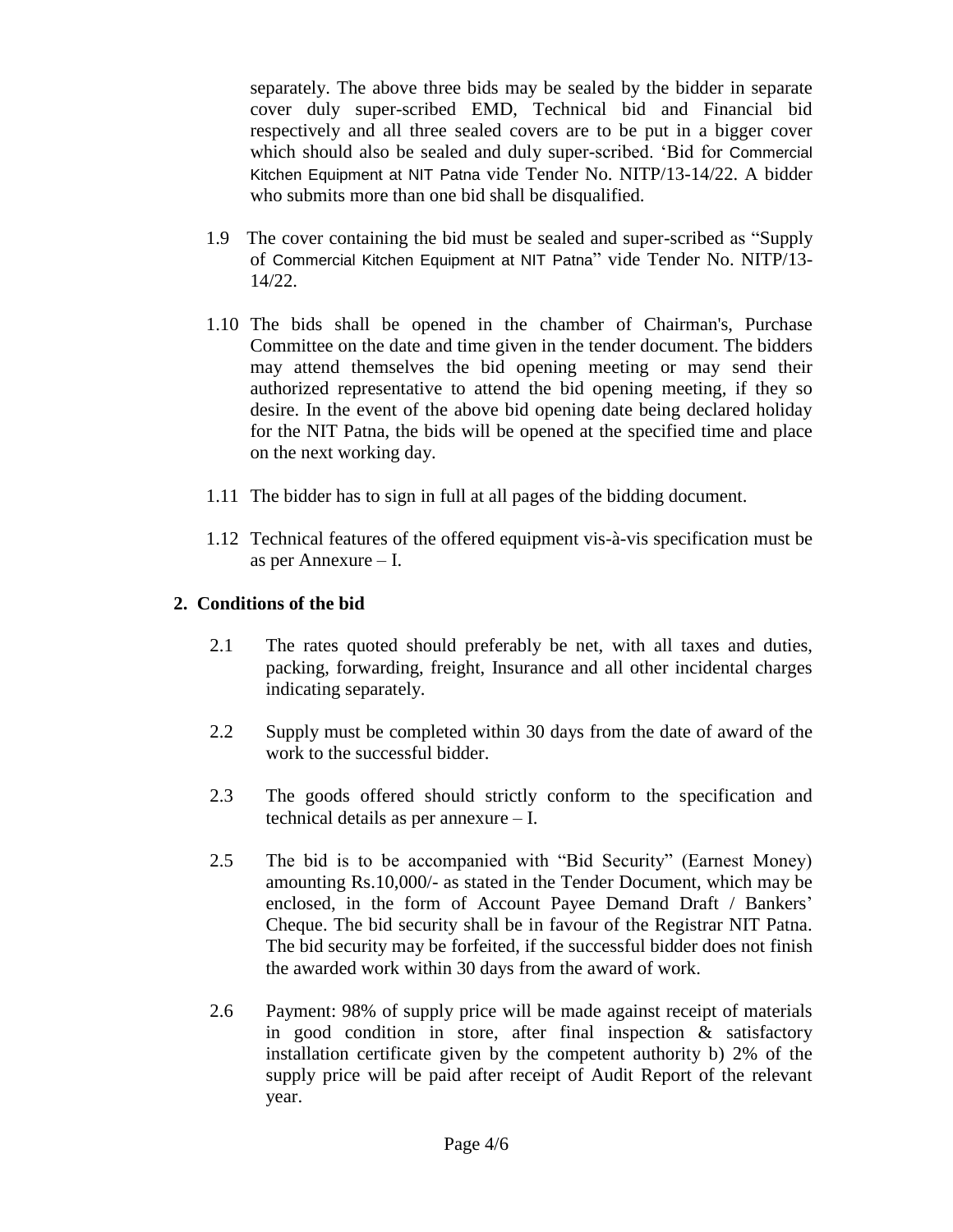- 2.7 In the event of any dispute arising out of the bid or from the resultant contract, the decision of the Director, NIT Patna shall be final.
- 2.8 The bid document/resultant contract will be interpreted under Indian Laws and subject to the jurisdiction of courts in Patna.
- 2.9 No escalation in respect of materials, labour, duties/cess, freight etc. will be allowed in any shape.
- 2.10 The Institute reserves absolute right to accept or reject any or all the Tender on whole or in part without assigning any reason thereof.
- 2.11 The Institute reserves the right to reject any article/service found defective, damaged and or not of the desired quality and specification, Decision of NIT Patna will be final. The agency will make good/suitable modification as per the direction of concerned authority without further delay at their cost.
- 2.12 Postal or courier delay will not be considered and the bid received late will be rejected.
- 2.13 Earnest money/Security deposit may be forfeited in case of non supply/part supply /delayed supply of work unless permitted in writing by the Institute.
- 2.14 Standard Technical literature on each of the items offered should be submitted by the tenderer and also should be available on OEM's website to validate that the quoted items are factory standard of the quoted brand.

---------------- \*\*\*\*\*\*\*\*\*\*\*-------------------------